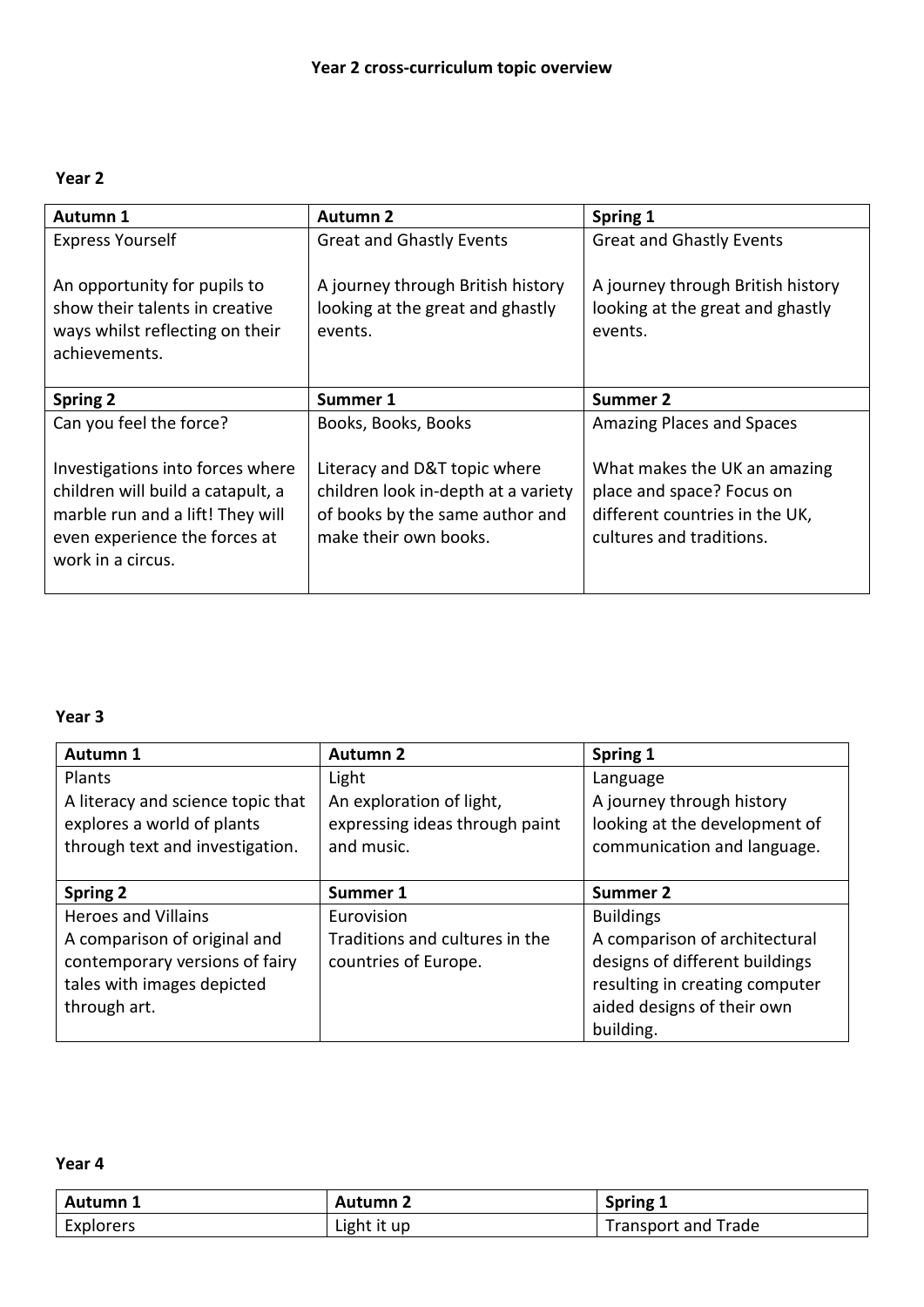| An in-depth study of the Amazon<br>Rainforest and survival within it.                                           | An investigation into circuits<br>within D&T.                                                                                                              | Around the world in 80 days and<br>a multi-transport journey around<br>London in 1 day.                                   |
|-----------------------------------------------------------------------------------------------------------------|------------------------------------------------------------------------------------------------------------------------------------------------------------|---------------------------------------------------------------------------------------------------------------------------|
| Spring 2                                                                                                        | Summer 1                                                                                                                                                   | Summer 2                                                                                                                  |
| <b>Transport and Trade</b><br>A journey through history<br>exploring the development of<br>transport and trade. | Land of Hope and Glory<br>An in-depth study of the<br>different areas within the UK and<br>a focus on migration throughout<br>the ages to the present day. | The Arts<br>An analysis and creation of<br>pieces of art and music in the<br>style of different inspirational<br>artists. |

# **Year 5**

| Autumn 1                           | <b>Autumn 2</b>                   | Spring 1                     |
|------------------------------------|-----------------------------------|------------------------------|
| Whose Kingdom is it?               | Achievements and Legacies         | Achievements and Legacies    |
| Literacy, art and music unit based | Gain an understanding of lives    | Achievements and legacies up |
| on Michael Morpurgo's text         | throughout history and how        | to the present day including |
| 'Kensuke's Kingdom'.               | achievements changed the way that | the suffragettes, key        |
|                                    | we live.                          | individuals who have changed |
|                                    |                                   | society as we know it and    |
|                                    |                                   | advances in technology.      |
| <b>Spring 2</b>                    | Summer 1                          | Summer 2                     |
| <b>Rich and Poor</b>               | Angry Earth                       | <b>Whacky Races</b>          |
| The difference between rich and    | Exploring the physical and human  | Comparison of modern and     |
| poor lifestyles throughout history | geography of earthquakes, zones   | classic cars. Pupils design, |
| and in the present day.            | and volcanoes.                    | make and test their own cars |
|                                    |                                   | using their knowledge of     |
|                                    |                                   | forces.                      |

# **Year 6**

| Autumn 1                        | <b>Autumn 2</b>                     | Spring 1                          |
|---------------------------------|-------------------------------------|-----------------------------------|
| Land of the free                | Land of the free                    | Conflict                          |
| A geographical, historical and  | A historical and present day        | A study of conflict from the iron |
| present day study of north      | study of north America,             | age to Romans and their           |
| America, including study of the | including study of the civil rights | influence on Britain. As well as  |
| importance of the Underground   | movement and Black Lives            | how conflict is portrayed in      |
| Railroad.                       | Matter, both in the US and the      | music.                            |
|                                 | UK.                                 |                                   |
| Spring 2                        | Summer 1                            | Summer 2                          |
| Conflict                        | Conflict                            | Tomorrow's World                  |